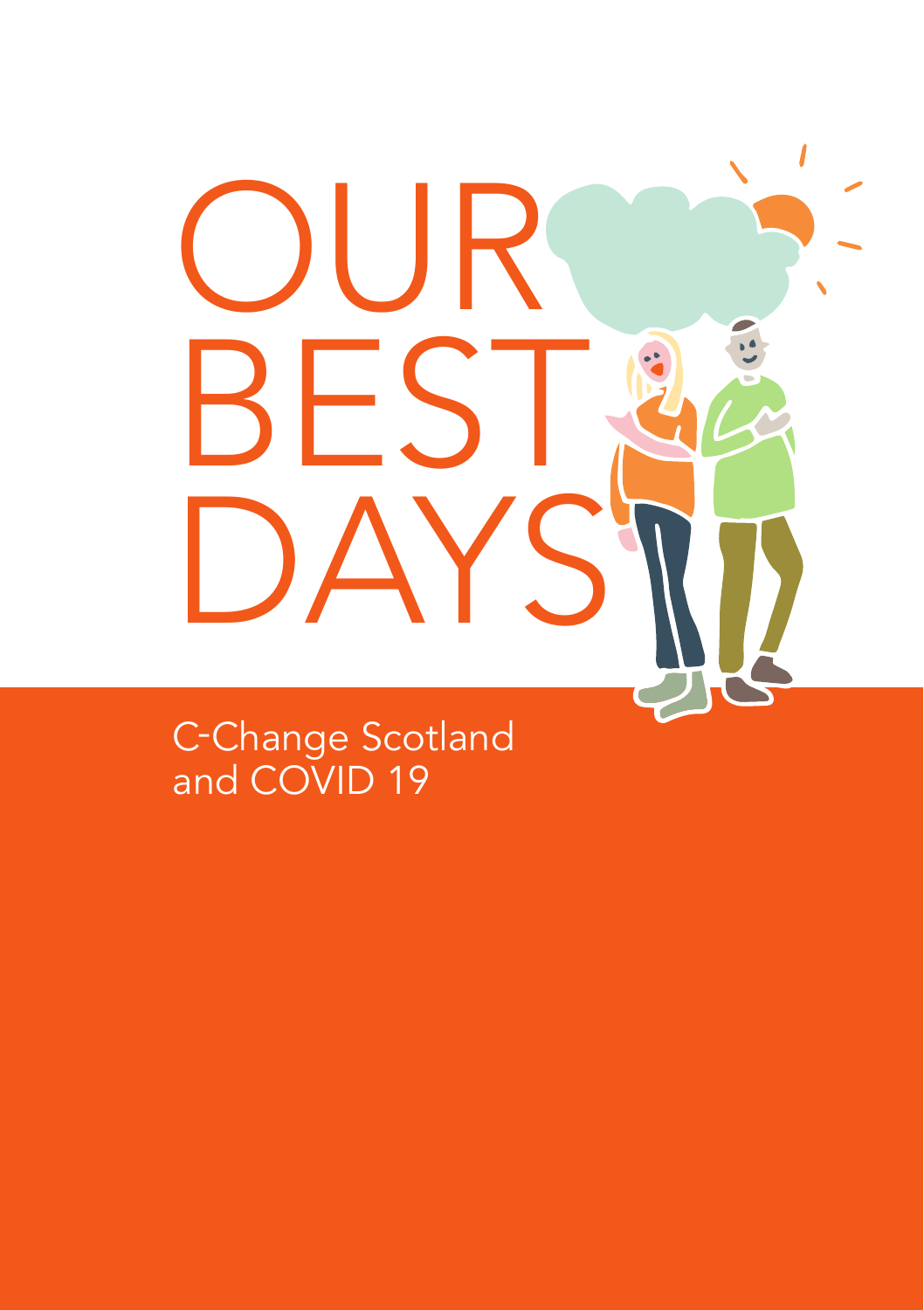

#### At the time of writing it is already August but it feels as if the year has only just begun.

#### It has been the strangest of times, this COVID-19 time.

The awkwardness of it all…touching elbows…tapping feet. Standing the requisite distance apart. It was as if we had been invited to play a game at a slightly odd party.

Did you experience a chill when lockdown was announced? Some of us joked about what that would mean but we soon stopped laughing as the consequences of this time of living differently unfolded.

Loss. Separation. Illness. Anxiety. Uncertainty.

Life changing experiences, shared by us all. Experiences that will shape how we think and feel and behave into the future.

At C-Change, we are grateful to The Relationships Project whose report 'The Moment We Noticed' has inspired our own observations of this difficult time. We offer this as our Annual Report. After all, has anything else happened this year? This virus and the impact it has had might make us wonder if anything else has ever happened? Not only that, the question on our minds now is 'What will happen next?' Concern about a recession, the looming threat of a second wave of the virus…there is much to think about and plan for, however The Relationships Project made us pause and breathe on this thought.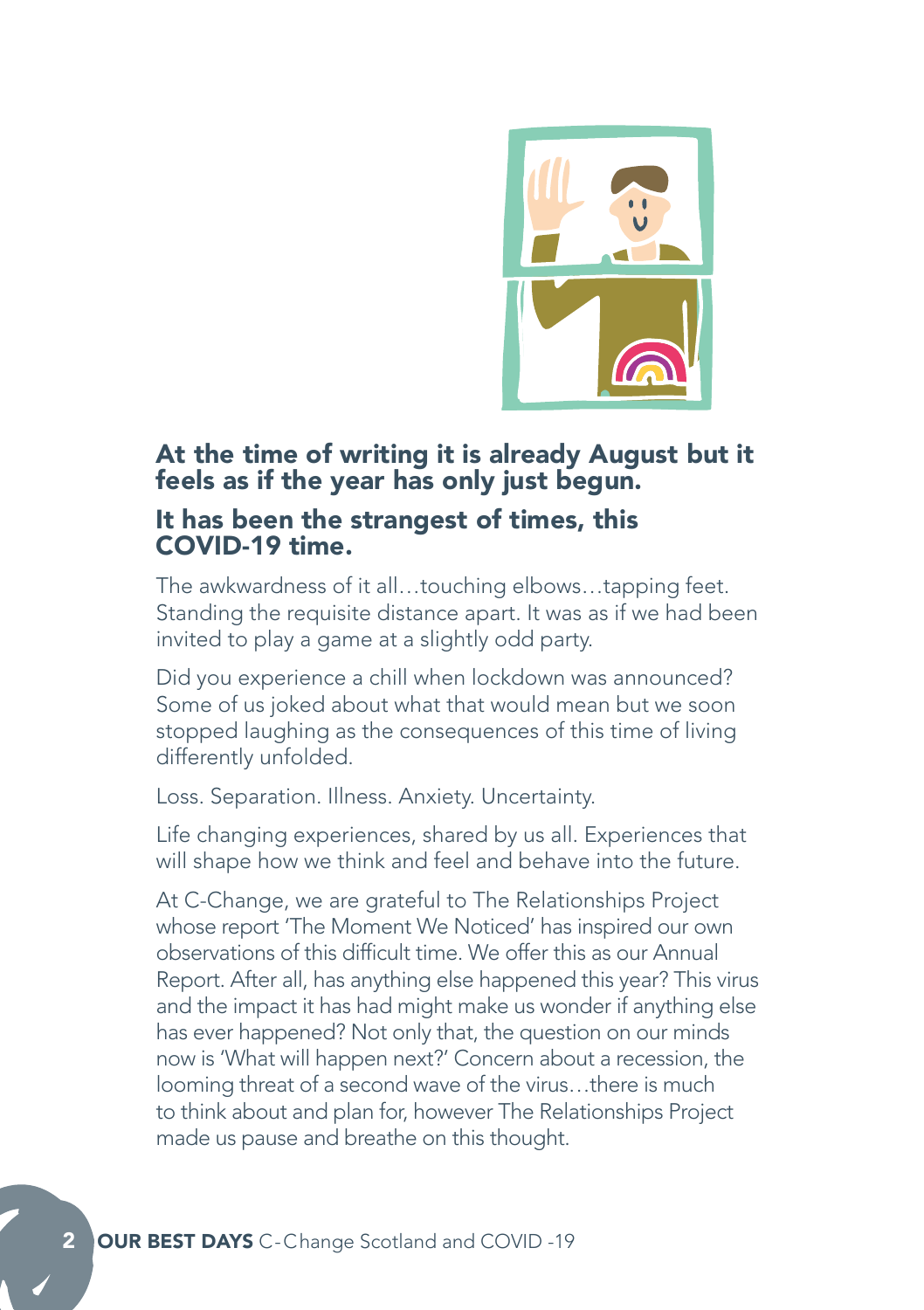**There is an understandable impatience to**<br>return to normal but amidst the sadness<br>and pain of recent weeks we have also<br>had our best days, the moments when return to normal but amidst the sadness and pain of recent weeks we have also had our best days, the moments when we've noticed one another, as we have seldom noticed before. There will be a short season for locking in new defaults, a season of possibility. What matters now is what we make of it. The Relationships Project **''**

> 2019 was our 18th birthday as an organisation. It was our 'growing up and coming of age' year. In that year we committed ourselves to wringing every last drop of meaning out of every story and every experience we shared. It seemed that the moment was here to consider COVID-19 and all that it had brought to us.

> From the start we were encouraged to 'not waste a crisis' and so we were galvanised and ready to deal with whatever came our way. The machinery cranked into gear and people stepped up to the mark. We planned and organised and duly noted each step we took and decisions we made. We closed down and set up in bedrooms and at kitchen tables. We picked up the pace and worked faster, things we had discussed for months were accomplished in days and weeks. We took to the internet super highway and we Zoomed and Teamed… sometimes endlessly. Through Yammer we communicated instructions, guidelines and reliable information. In our isolation we recognised our need to create community in some other way and since we held Yammer in common throughout the organisation it became the place where everyone was invited to gather and share. We took selfies and made videos and encouraged each other.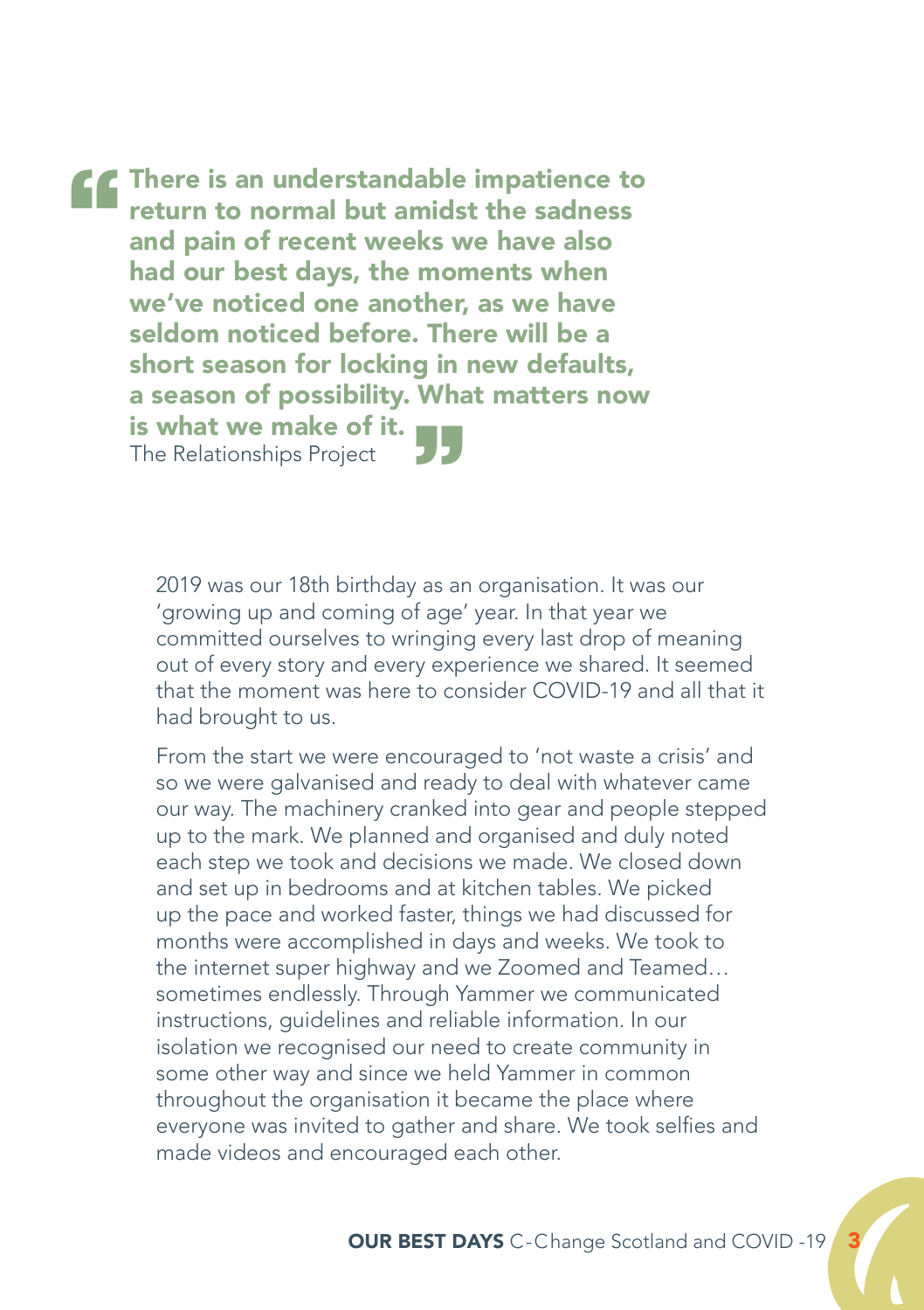We have had some of our best days.

Days of surprise and delight.

Some days of sadness and disappointment, nevertheless rich sources of feeling and learning for us.

What follows in this report are snapshots of those days.

# How we went about it

We took our lead from [The Relationships Project](https://relationshipsproject.org/) and focussed on 3 themes:

- **The Voices Less Heard**
- Looking for Relationships
- Learning for the Future

# The voices less heard

There was encouragement from The Relationships Project to intentionally seek out 'the voices which are less heard'. We gathered stories from people who didn't often speak out. We asked if we might visit and chat about their experiences and what they'd learned through lockdown. We wanted to know if there was anything about the experience that they would want to carry on as we emerged from our homes free from some of the restrictions that had been put in place.

We talked to people for whom the experience had been positive and those for whom it had been a negative, difficult experience.

#### We talked to

People we work for.

Family members.

Colleagues with roles throughout the organisation - front line staff, Board Members and members of the Senior Management Team

We spoke to a young woman we work for and she summed up the feelings of many people when she said that, at the start, lockdown was

**4 OUR BEST DAYS** C-Change Scotland and COVID -19 Horrific…but it ended up a wee bit fabulous. Jade **''**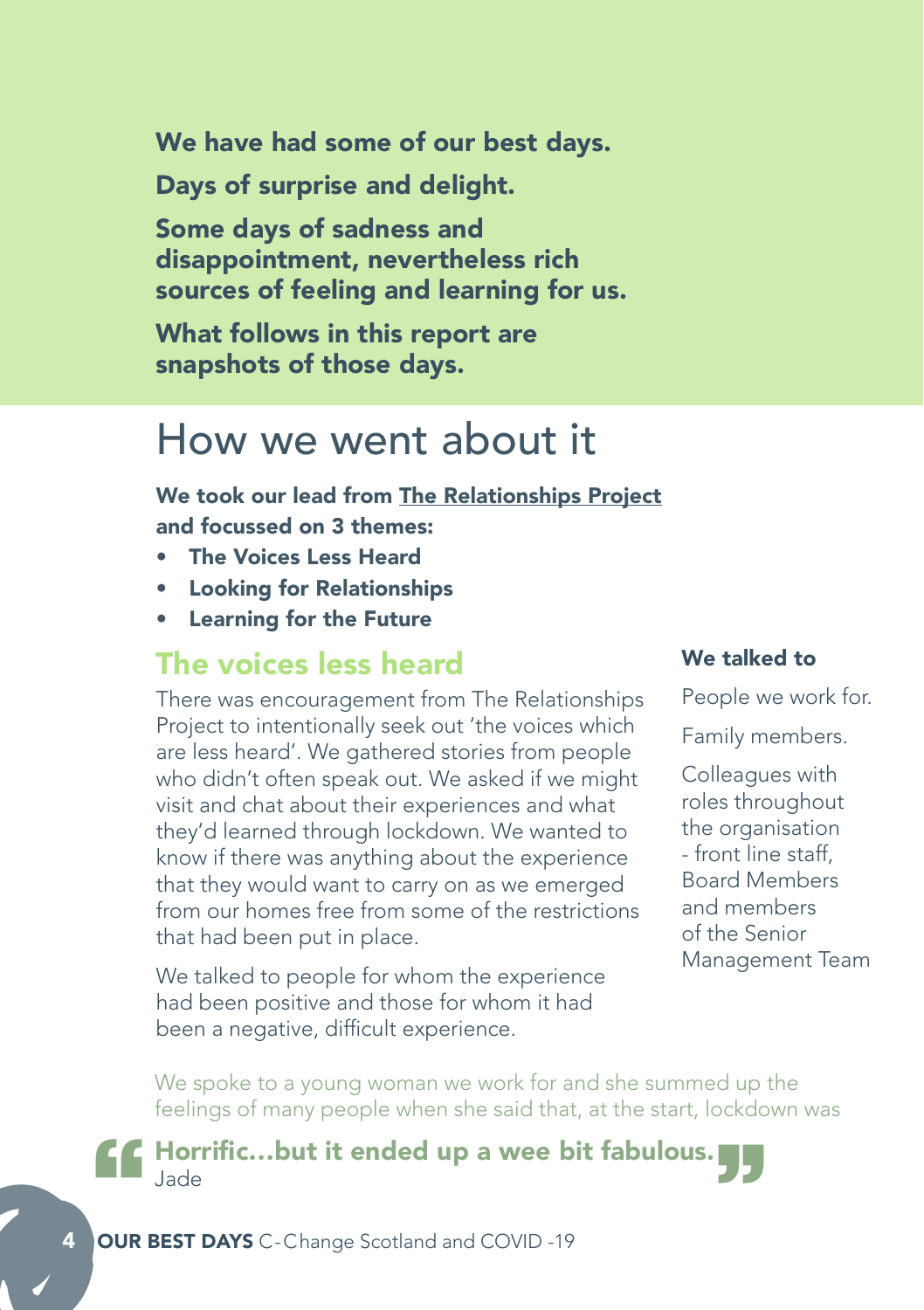# Looking for relationships

We looked to see what happened to relationships during this time.

Often when we talked to colleagues they said how, at the start of lockdown, they had real concerns about the person they worked for and their ability to cope with the restrictions lockdown placed on them. In every situation they reported that the person had amazed them with their capacity to handle the situation. When asked what they thought had made a difference for the person they would say that they gave information as straightforwardly as possible; they watched the news together and the daily briefings. It was a common experience affecting everyone and so they took the situation seriously and learned together.

It seemed as if a shift had taken place in the power and control in the relationship between people we work for and the members of their team.

The commonality of the experience and the access to information created some small space into which the person could grow and decide how they would be in the face of the facts before them. Being unable to freely venture outside affected everyone and was done for a reason. It was not a random withholding of power and agency which so often is the experience of disabled people. As with most people, when given the space to make a choice or a decision, they are more likely to make good choices for themselves and with consideration for others and this was demonstrated many times.

Colleagues noted that they felt the change in relationships. Natalie felt her relationship with the young man she worked for strengthened and that they became partners..."sometimes in a dance, sometimes in crime!"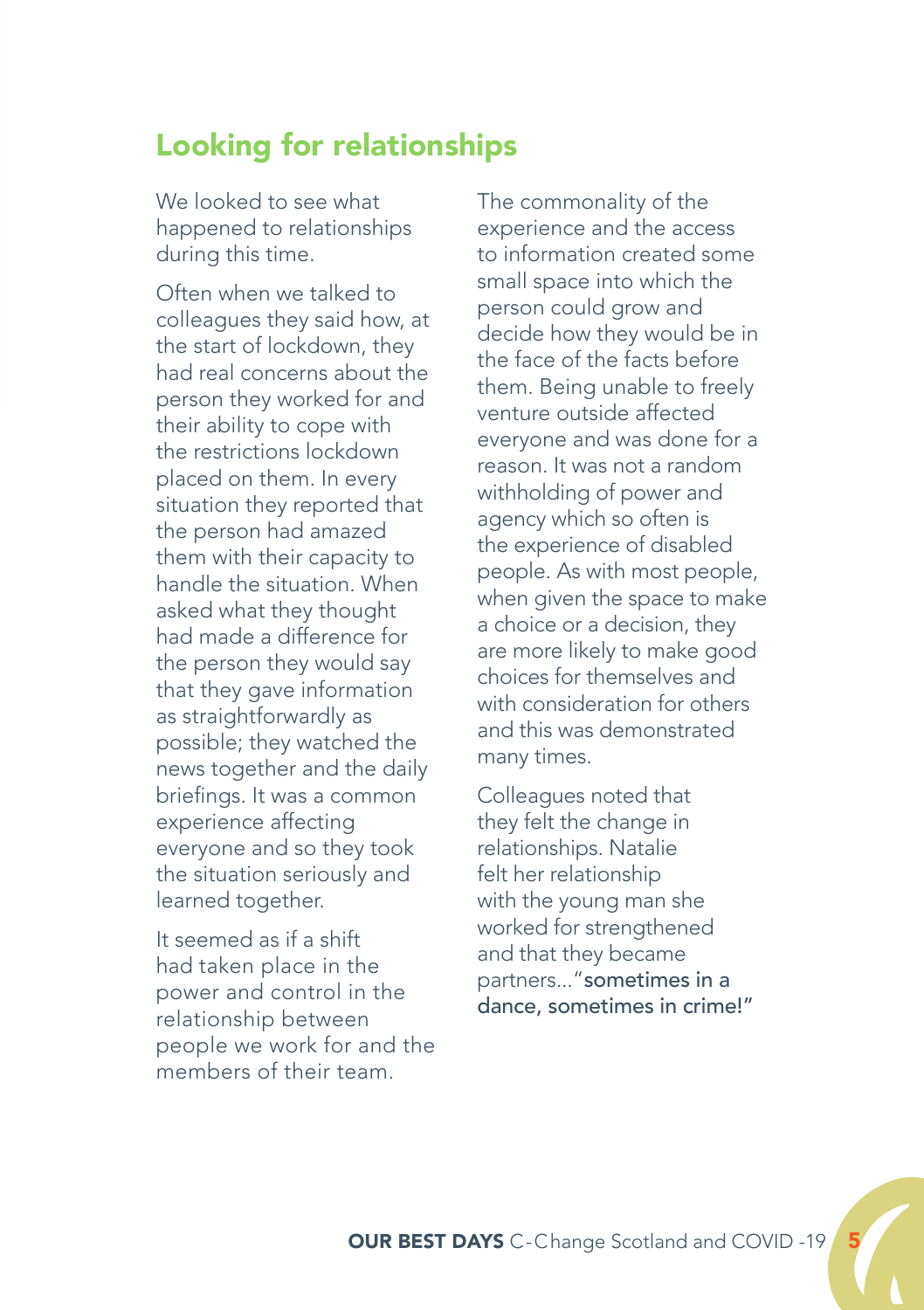Relationships were affected in other ways too. Dates-nmates is a friendship and dating project supported by C-Change. They have branches in Glasgow, Falkirk, Aberdeen and Renfrewshire. The purpose of their existence is to bring people together. One of the ways they do that is by running events; large, happy social gatherings in pubs and clubs where people laugh and talk and dance, getting to know each other and providing opportunities for people to meet. They host parties and discos and there is the chance to dress up and look your best and to see if anyone takes your fancy.

Shortly before lockdown was announced, to safeguard members from this new virus, dates-n-mates had taken the decision to postpone an eagerly anticipated Gala fundraising event.

Then, as of 23rd March, all social events and activities were cancelled or postponed across all branches.

At that time members were anxious and confused about what was happening and what it meant for them. The team explored ways to lessen the social isolation of the

lockdown on members by helping them keep in touch over social media. They worked hard to do the same things differently. Quizzes and karaoke and coffee and cake and comedy evenings continued online. Business not as usual – it was the same but different. As they worked to maintain the relationships that members had developed the team quickly realised that not everyone had been able to connect with them on social media. They undertook a telephone survey of members to establish who was able or unable to get online. The survey showed that 25% of the membership were digitally excluded, either through lack of equipment, access to the internet at home or lack of knowledge. While technology has been the saviour of many during this time it has highlighted the inequalities that exist for some.



**OUR BEST DAYS** C-Change Scotland and COVID-19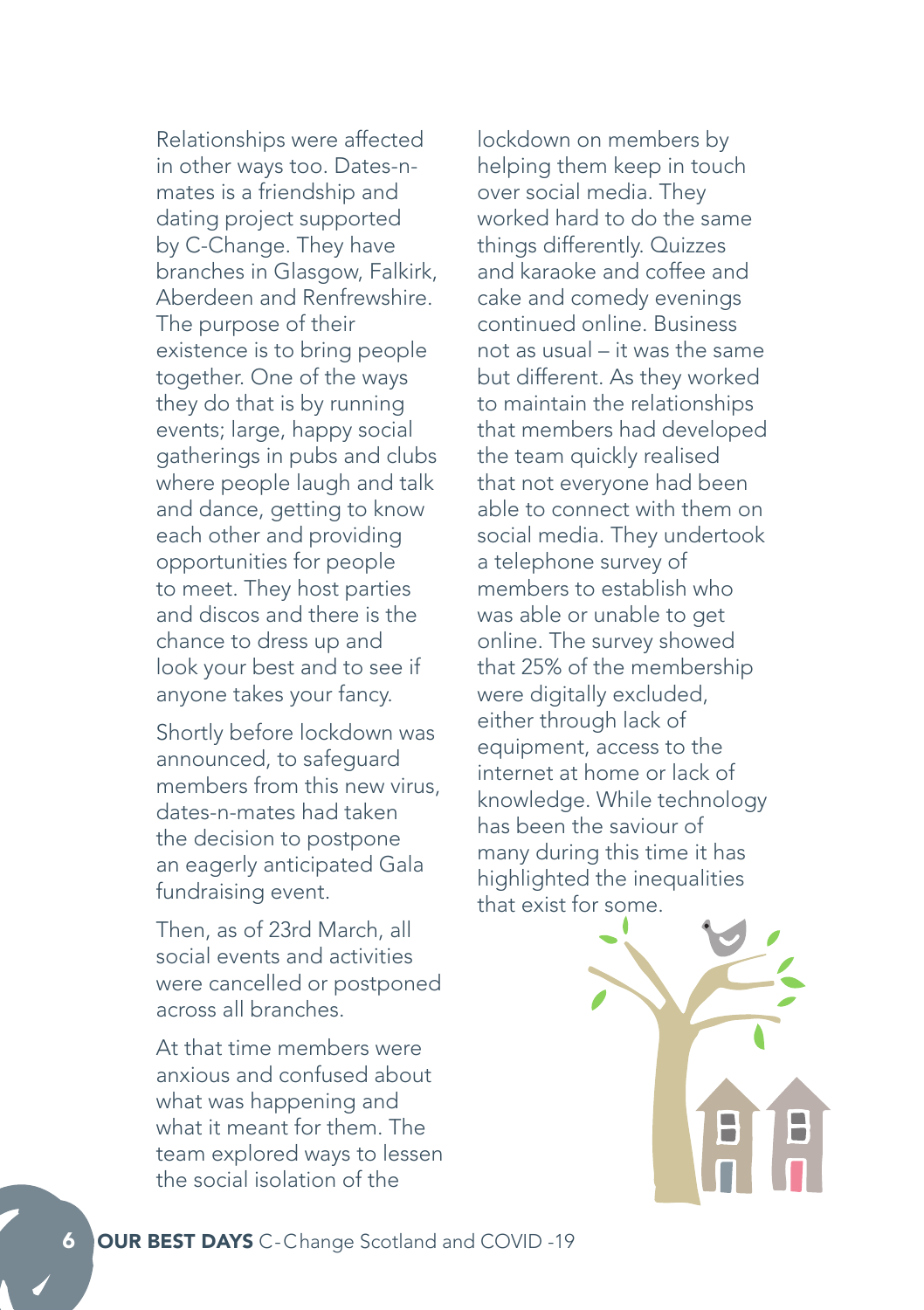# Learning for the Future

One of the questions asked of everyone was what they would take out of their lockdown experience and carry forward into life in 'the new normal'.

One of our Board Members, Mole Chapman has encouraged us to see how the experience is proving that 'warehousing' people in congregate settings is not safe and discriminates and disadvantages the life chances of disabled people. She asks us to be alert to the implications of this as discussions around funding for Social Care begin and questions are asked about 'the model' of providing care and support.

There is much to learn about how we think about the potential of a person. Holding a strong belief that 'Better is Possible', in situations where people

are 'doing well' supports a continuous striving for the best. It honours the potential of people to grow and develop.

The situations where we have expressed surprise at how well people have dealt with lockdown suggests that we may have become complacent and stopped asking what better might look like for the person we're working with.

There is more listening to be done. At this time there are signposts everywhere and all of them point to other, deeper questions. We welcome the opportunity to work with Professor Dave McKay of Strathclyde University Business School on our Strategic Plan and to do that with the people we work for.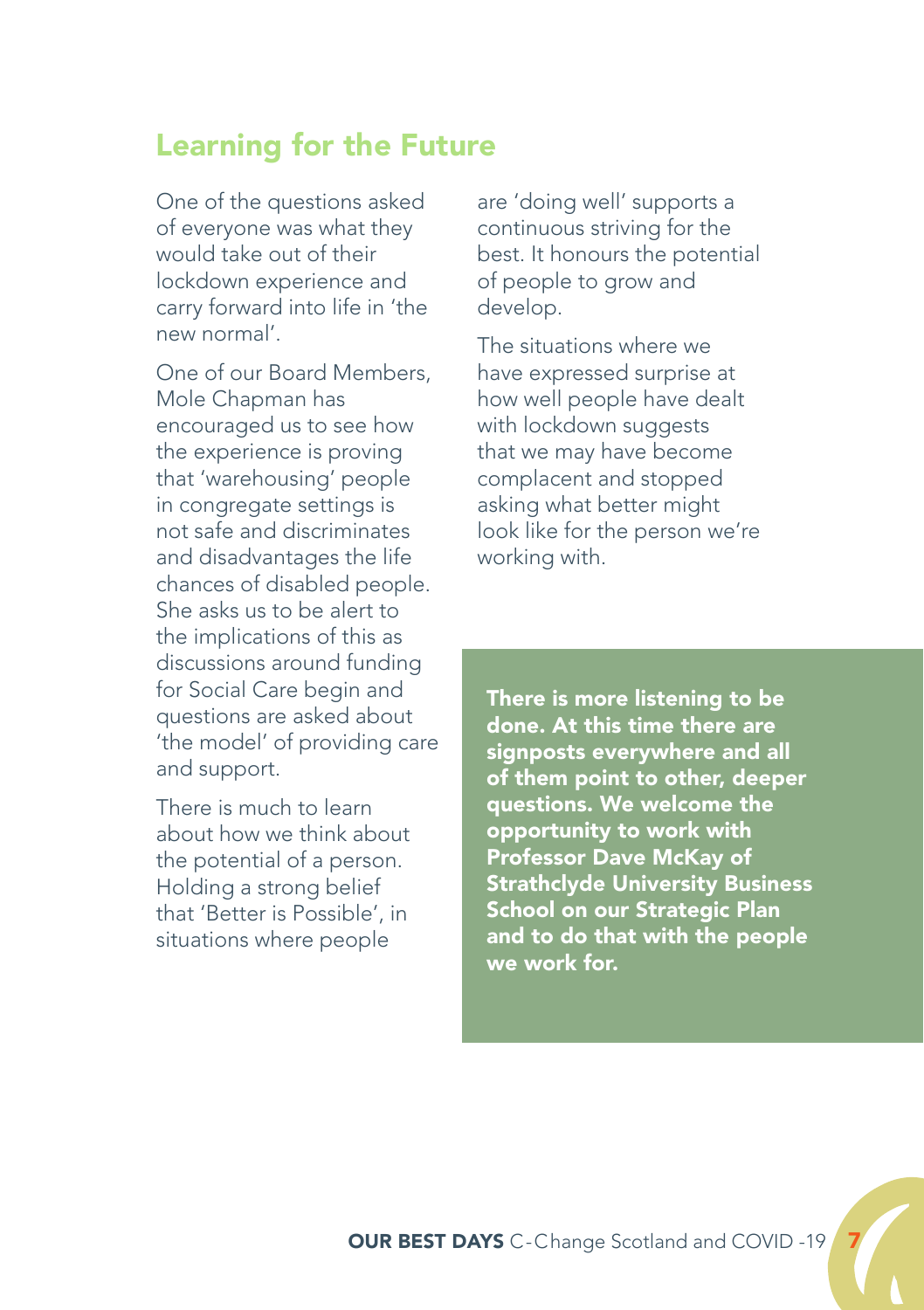# Some observations

The past few months have revealed that C-Change as an organisation has been able to do hard things. We have worked faster, harder and still managed to be innovative and creative.

**Colleagues** have developed different working patterns to minimise the numbers of people going in and out of a person's home. This was to safeguard the person they work for as well as themselves and their family.

We realised that where trust and respect are present the urgency of a situation can have a 'microwave' effect, creating the opportunity for everyone in the relationship to grow.

We became quick and agile, making changes that had been under consideration, sometimes for a few years.

A Virtual **Communications** Team was established which has increased engagement with Yammer, our internal communication community. The team has successfully produced short videos to inform on a wide range of issues.

Our imagination was awakened and we found creative solutions to issues that had been longstanding.

People are stepping up and becoming… the environment allows the space and time for people to be their best selves. What is in the person has found the space to flourish.

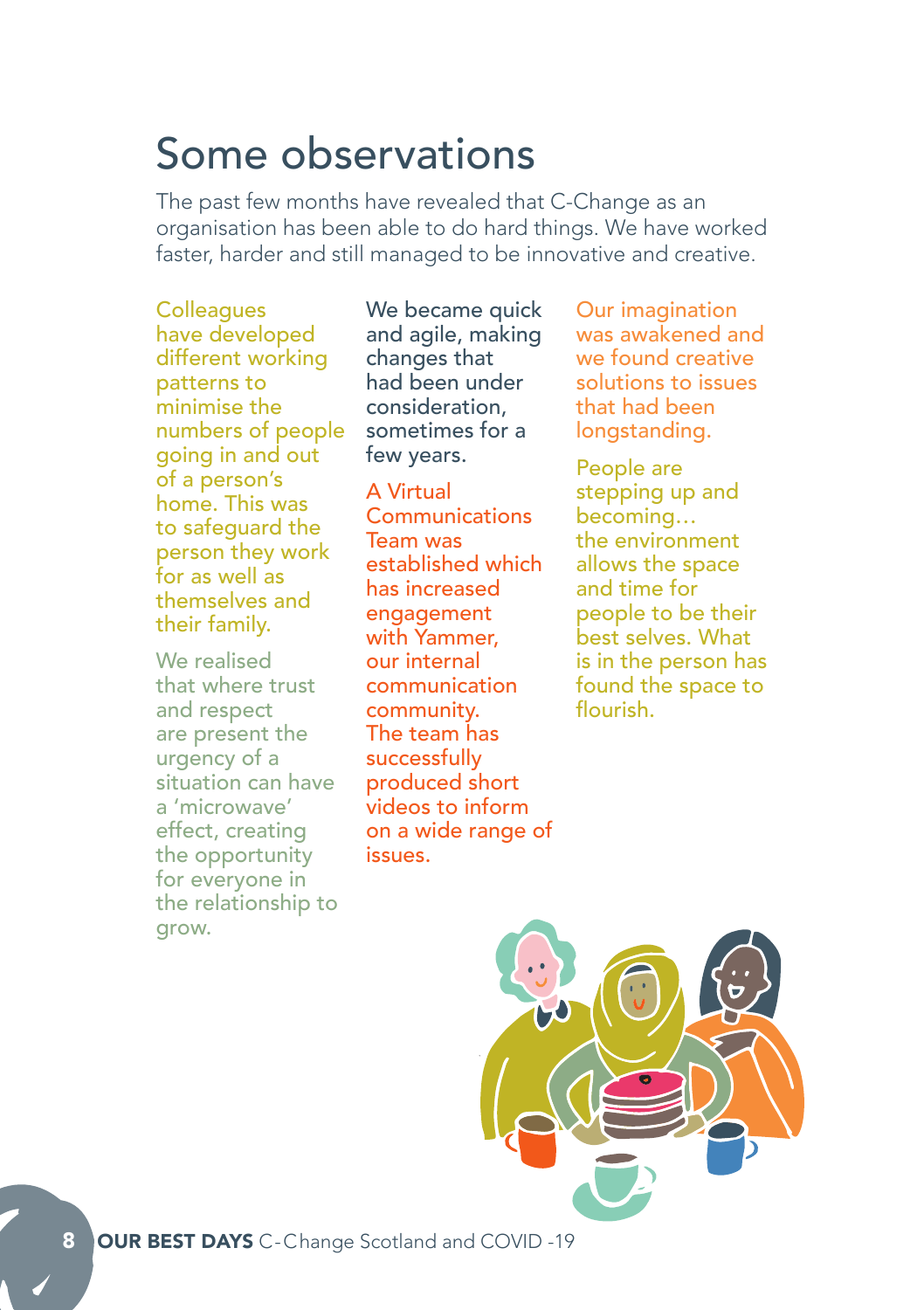# Some undercurrents that need further exploration

**17 The shifting attitudes and behaviours that could<br>
pre-figure more profound change.<br>
The first time we noticed...' The Relationships Project<br>
<b>Know what's important and keep it safe** pre-figure more profound change. The first time we noticed...' The Relationships Project

# Know what's important and keep it safe

As the recession bites and funders begin to balance their books it seems likely that the funding of Social Care will be under scrutiny and discussion. Mole Chapman's piece highlights the issues and makes the case for Supported Living as the most effective model, upholding the human rights of Disabled People and delivering services that cost less and offer better quality of life than traditional congregate models.

We have seen the fraving of the edge that keeps people on just the right side of humanity. From that fraying there is only a short fall to being treated as a commodity. When your humanity is devalued in this way there are consequences. Wolf Wolfensberger describes people's experience as 'having a wasted life and an early death'

Over the past 20 years or so the changes in Social Care have gone some way to repair the frayed edge. The focus on a Human Rights approach, the emphasis on Person Centred working, legislation such as the Social Care (Self-directed Support) (Scotland) Act 2013 could be undermined as the extent of the economic impact of the pandemic is understood. It would be easy to find ourselves cast back into the old ways, the old models that brought out the best in no-one.

In his poem, A Ritual to Read to Each Other, William E Stafford offers this wisdom:

For it is important that awake people be awake, or a breaking line may discourage them back to sleep; the signals we give — yes or no, or maybe should be clear: the darkness around us is deep.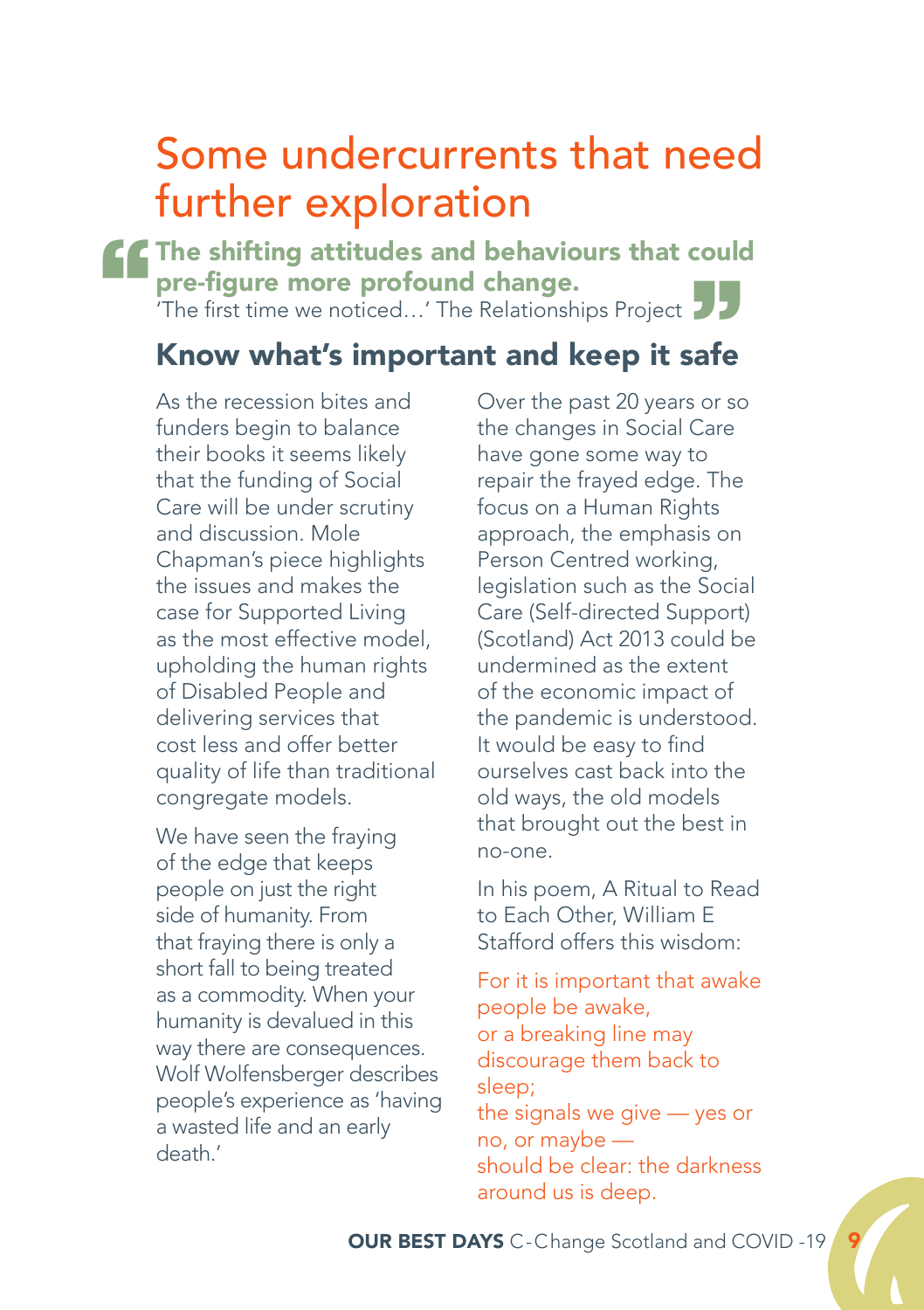# The value of inclusion - the cost of exclusion

# **1...without Zoom, I don't know if I'd be here now.**<br>The digital exclusion of closer in any way we can. The members of our communities skills to use technology are **''**

The digital exclusion of members of our communities needs to be urgently addressed as we enter a time when we are depending more and more on technology for our work and socialising. To quote John from dates-nmates for whom the online activities were a lifeline, "… without Zoom, I don't know if I'd be here now."

In our 'new normal' being 'online' is a necessity that enables everyday tasks like paying bills, shopping and learning. Technology is also a way to connect… Facebook…Twitter… TikTok. As we become more physically distanced we all need the means to draw

closer in any way we can. The skills to use technology are increasingly important. The means to access it - phones, tablets, laptops, internet connection - requires the ability to afford it. These are becoming essentials for people to live well and contribute as equal citizens in our 21st century world. For those of our citizens who are impoverished and marginalised they are difficult to achieve. What would it take to change that?

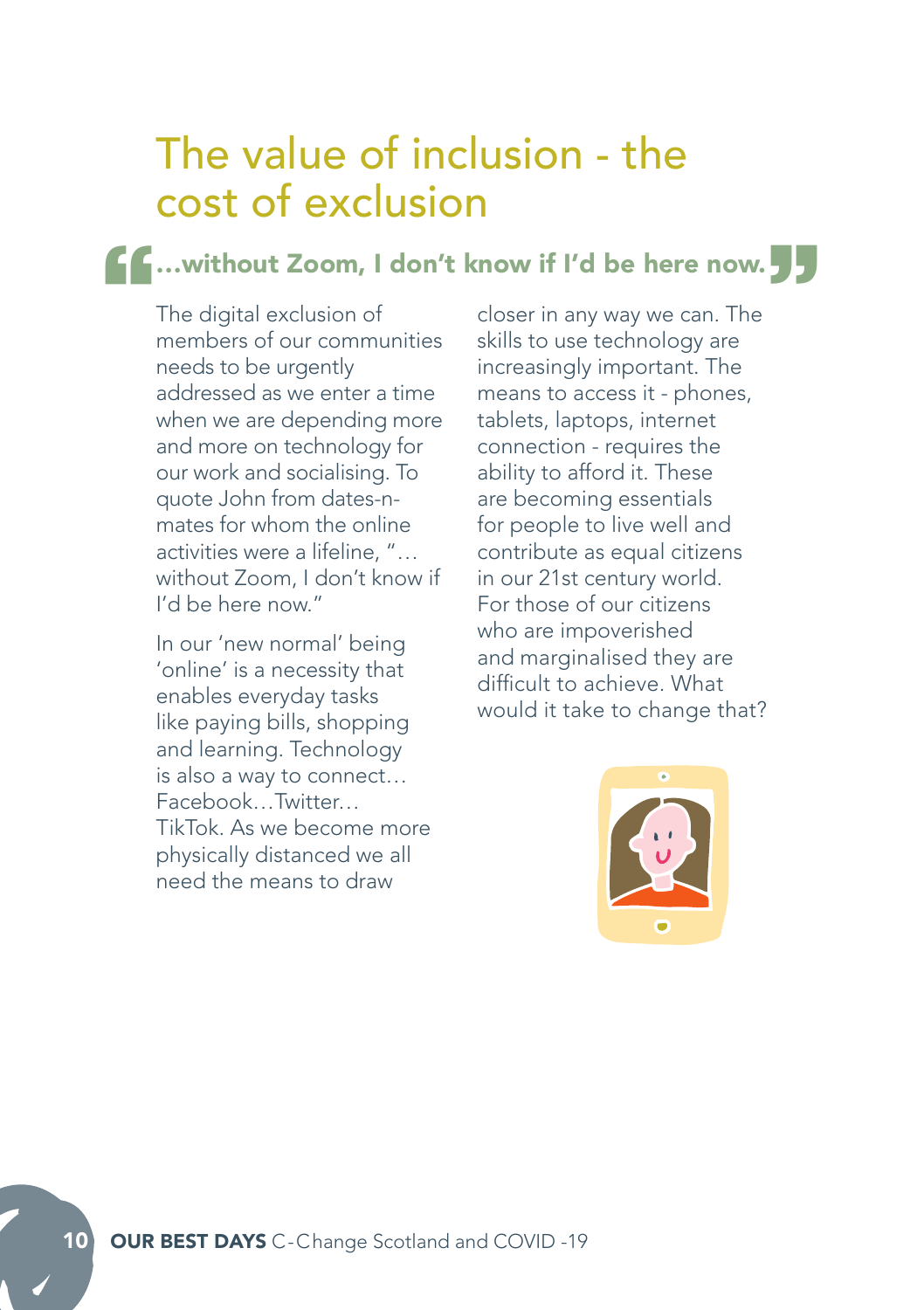# In conclusion (but not the end)

At this time, when we have experienced some of our best days as a society, while staring down the barrel of some of our worst times, we need to maintain our active concern for our communities and fight to continue to appreciate the gift of difference in our lives. The stories we have gathered from lockdown highlight the potential of individuals. They do not provide earthshattering insights but it may be true to say that when the stories are heard by open, soft hearts then the room may judder slightly.

For everyone interviewed the stories have an element of 'becoming' or 'realising'.

For Jade and Kurt and Peter and Ian and the teams around them who, when the time came, showed us who they are and what is in them… strength, trust, decency and love.

For Mrs Laird, the work of moving from being her son's carer to becoming his Mum again continues. She sees that he can manage the separation and the distance and, although occasionally yearning for 'her boy', she is becoming delighted in his success and her freedom.

For the colleague who spent the time shielding for the sake of his health he realises that he is a valued member of the organisation…and we are realising the need to be more careful of our colleagues and, in the busy-ness of the work, not overlook them as we strive to complete the task.

For Margaret who, in the middle of trying times, discovered new skills and talents.

For Aimee, who quietly gets on with things and realises the importance of the times she's living through and understands that she could take pride in the work she's done.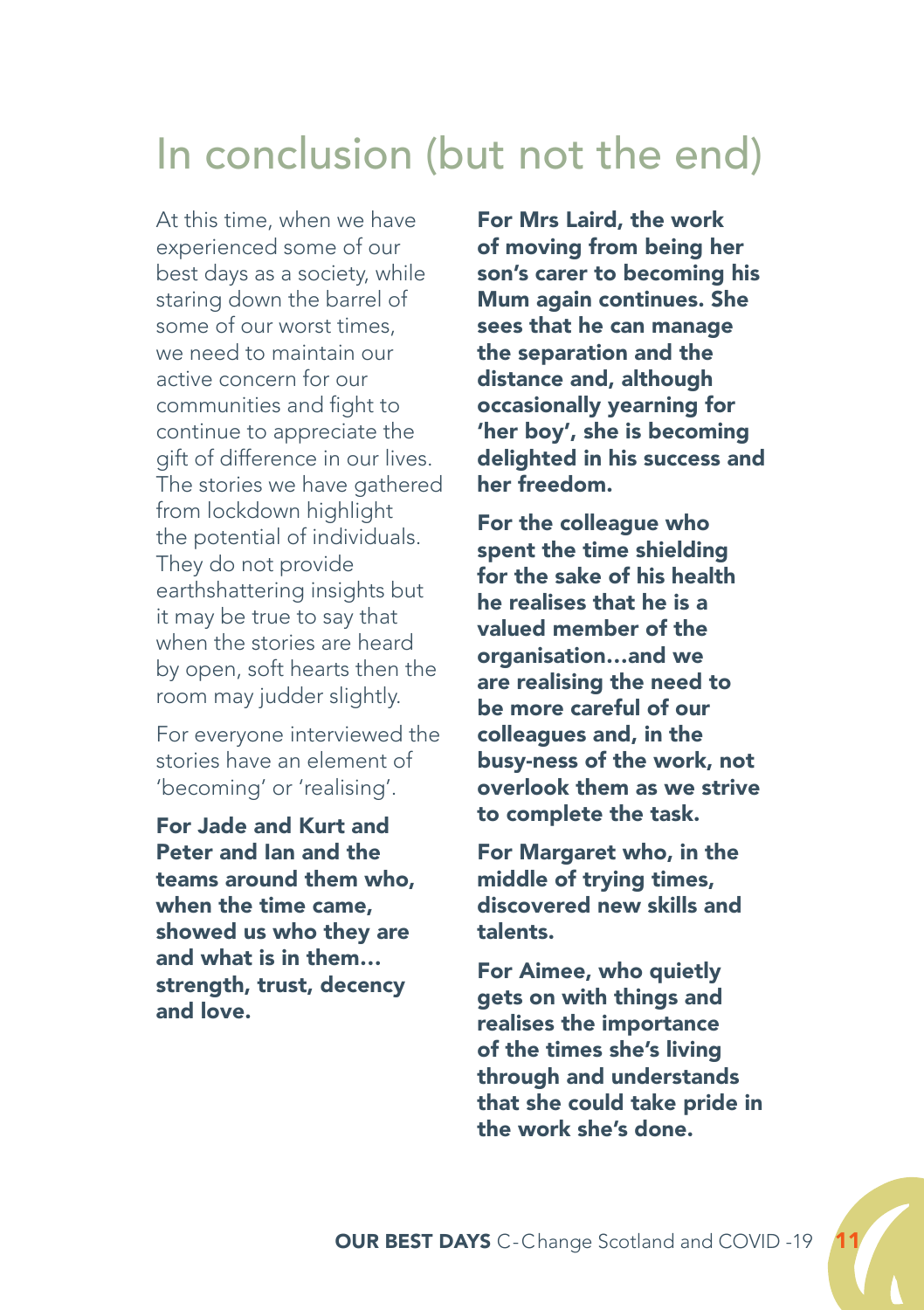At a time when it would have been easy to have become lost, our experience has been that many people have been surprised by what they found.

The aim of this report is to capture the energy, resilience and creativity that dealing with the virus has produced… Our best days.

Our best days tell stories of who we are and what we are striving to become. There can be nothing wasted in this crisis. We cannot throw some people away, careless of their contribution and potential. We need to ask people what will help them thrive and work to create and maintain the conditions where they can flourish.

It seems important not just to document the time of Corona but to capture something of what we became so that we don't lose it.

From the things that people have told us, here are some seeds we might plant and watch grow.

Expect the best of people

#### Trust them with the truth

Involve them in the adventure

Stay awake!

#### Know the difference between value and cost

This document is just the beginning. There is more to be learned and more to be done.

C-Change Scotland August 2020

# Financial information

Incoming resources totalled £5,530,269 (2019 £5,280,205)

Outgoing resources totalled £5,464,869 (2019 £5,232,099)

There was an overall increase in the funds of the charity of £65,400 (2019 increase of £48,106)

There is a surplus in the unrestricted general fund of £869,278 at 31 March 2020

C-Change Scotland is a company limited by guarantee in Scotland Company number SC262558 Charity number SC035124

OUR BEST DAYS C-Change Scotland and COVID -19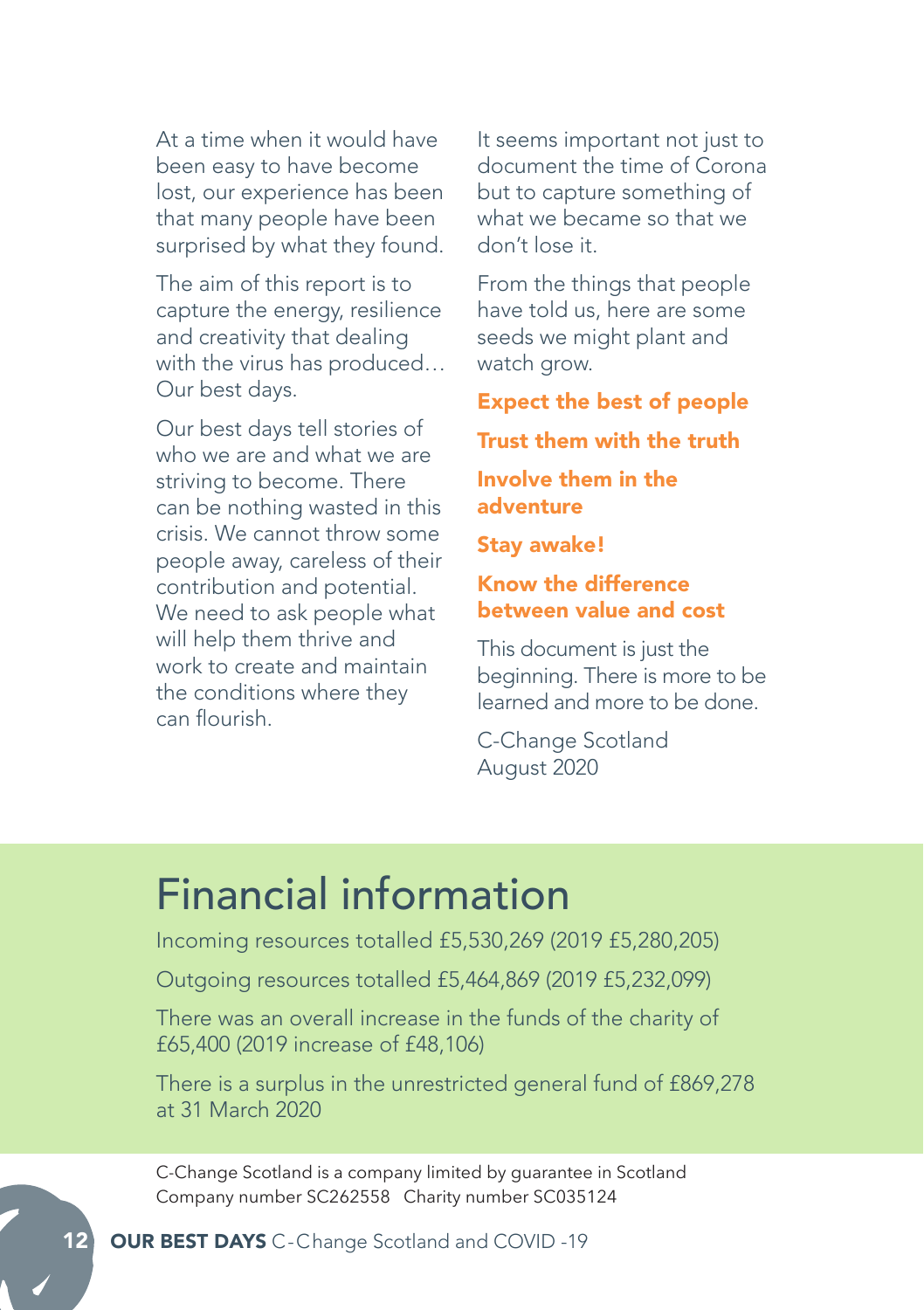# Sharing people's stories

# Love in the time of Corona

A story about a big man and a wee dug.

The big man's life hadn't always been easy. He'd suffered. He'd been misunderstood. Yet all the time his heart had beat solid gold. Kindness and gentleness; humour and grace were shyly revealed to those who stood with the big man as he unfurled into himself.

Not much was known about the wee dug. He came from a rescue centre and so there was surely some sadness in his story.

The week before the world ground to a slowing halt; when the doors and windows were shut and the people stayed inside and they closed the parks and the shops were chaos and families loved each other through the windows at a social distance: in that week of all weeks, the big man and the wee dug met.

Who could resist the sad eyes of a wee dug? What wee dug could resist the soft heart of a big man?

And so they went home together and the love affair began… the wee dug lying snoring on the sofa beside the big man sleeping soundly. In love and in comfortable companionship with each other. Staying in together. Going out with purpose.

Wee dug...big man...the journey has only just begun.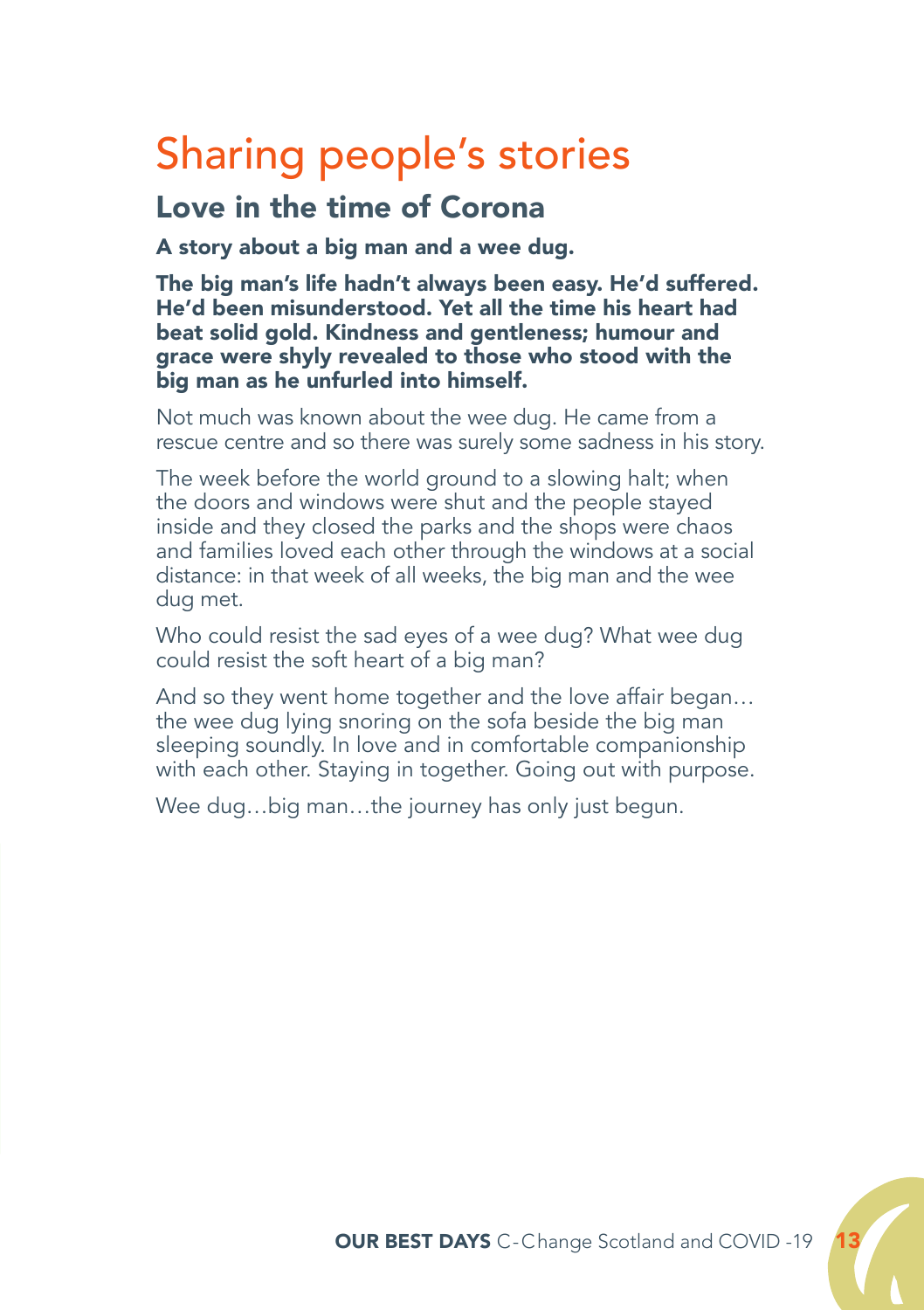# A lesson worth learning

The man sounded weary when I talked to him on the phone. As his story unfolded it became clear that the weeks he had spent shielding had taken it out of him. When preparing to speak to him I had imagined that I knew what the experience had been like. I had anticipated his responses…a bit lonely…a bit frustrating…a little bit frightening. And while I thought I knew how he felt I was not prepared for the depth of it.

I really didn't understand how it was. To be at home…at all times…for 12 weeks…to be alerted again to your extreme vulnerability when all you've tried to do is live as ordinarily as you can…to live with the threat of dire consequences hanging over your head, never mind the financial and practical worries that accompany the act…

Really, what did I know?

Our conversation continued and the man spoke of his relief and his appreciation that the organisation had made sure that he was not disadvantaged by the situation, financially he would be just fine. When I asked how we had been in all of this he spoke of his appreciation of the way that one of the Directors had kept in touch with him, keeping him up to date and asking him how he was…how was his wife?...what about the rest of his family? You must be missing them. Keep your spirits up.

Was he doing OK?

As we talked the man said several times that he had appreciated the sincere and understanding way she had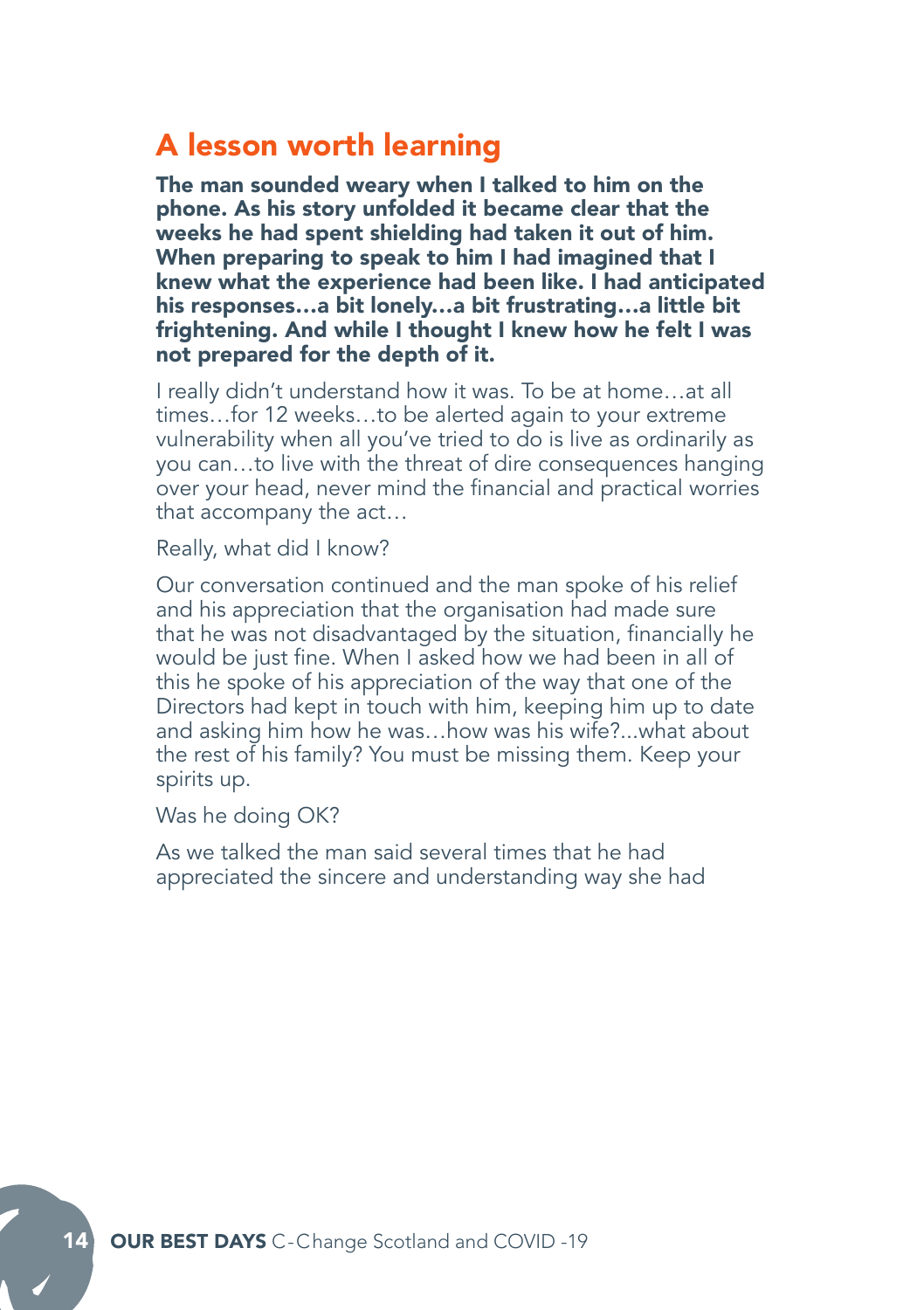communicated with him. No praise was high enough for her… her sincerity…her understanding during that time. He said it several times and it prompted the question from me, 'If our conversations with you have been sincere and understanding at this time, what were they like before?'

He said that before, most of the contact he had with us had been about getting him to cover shifts. That it didn't seem as if he mattered, That no-one paid attention to the impact of extra work on his family life. What was important was getting the shift covered. This time was different.

The difference was night and day.

It seems to me that in this work it is too easy for people to become commodities. People can become numbers. Funding. Shifts. Cover. They become what is easy to count and quantify. This man was a reminder that this work requires a beating heart. It requires connection. It thrives on compassion.

It is damaged by counting…it is healed by sincerity and understanding. As we move forward from these, our best days, we must not leave behind our best selves.

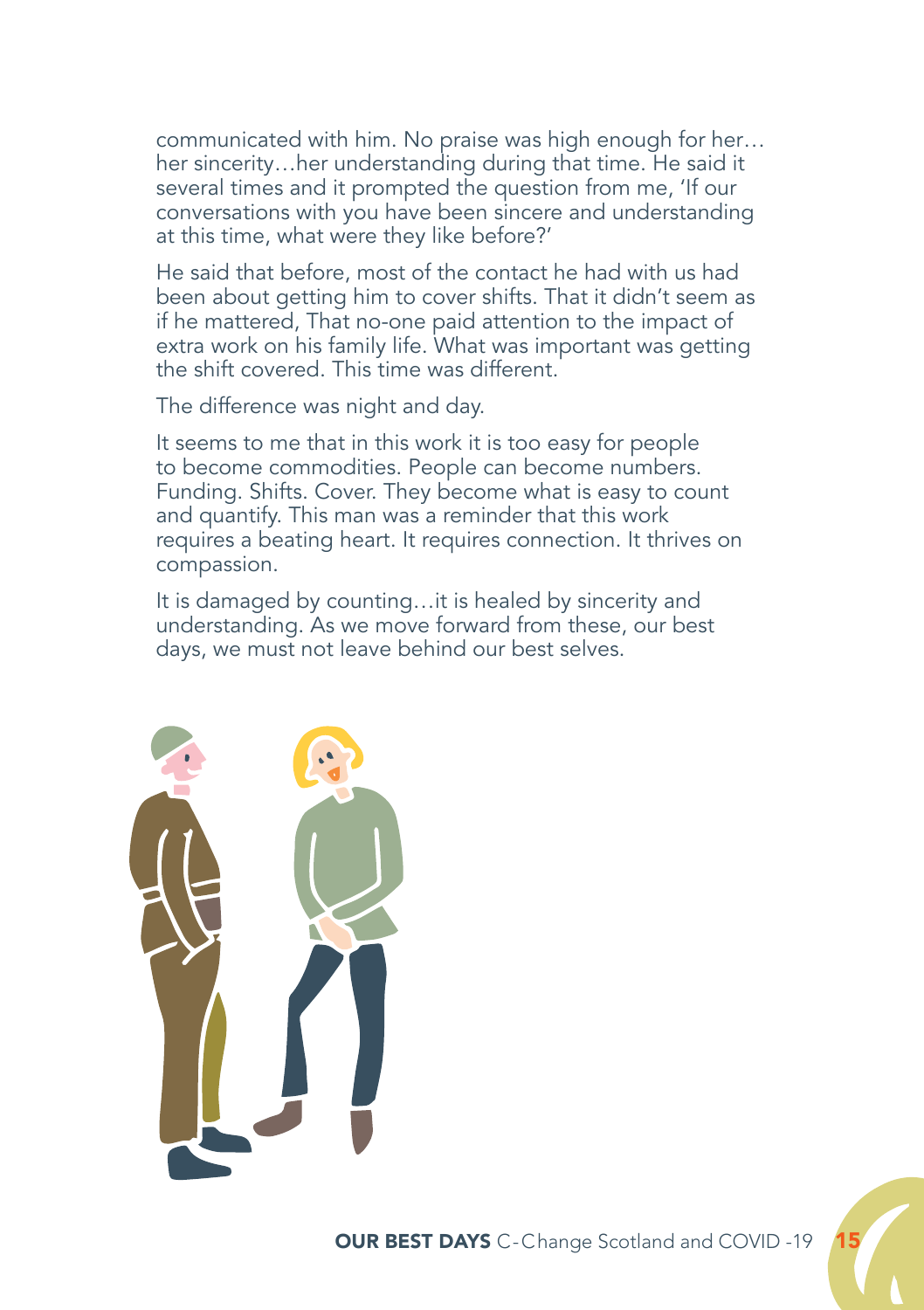# Aimee

If you ever wanted someone to rely on, Aimee's the woman for you. When you meet her you just know that she'll do what she says she'll do. She won't be late. She won't let you down, She won't mess you about. You can trust Aimee.

Over the 3 years that she's worked as part of Ross' team she's proven her worth. A collaborator with Ross and his family. A go-between with the other team members. That's Aimee.

She talks enthusiastically about how 'everything was about Ross' How the team explained things as they went along; drove past favourite restaurants to help him understand that it was closed, tried arts and crafts, word searches, films. Whatever it took for Ross to be happy.

Aimee admitted that it sometimes felt like they were making progress and then it would be 'one step forwards and a good couple back' but when I spoke with her she talked about the need to value the small things, being clear about the detail. She said that she's learned not to take anything for granted… that things can change quickly and so can people.

I asked Aimee what she's going to take away from this lockdown experience. She thought about it long and hard and then she lifted up her chin and said

'When the country's been at a standstill

I've been there…I done that

I'm proud…'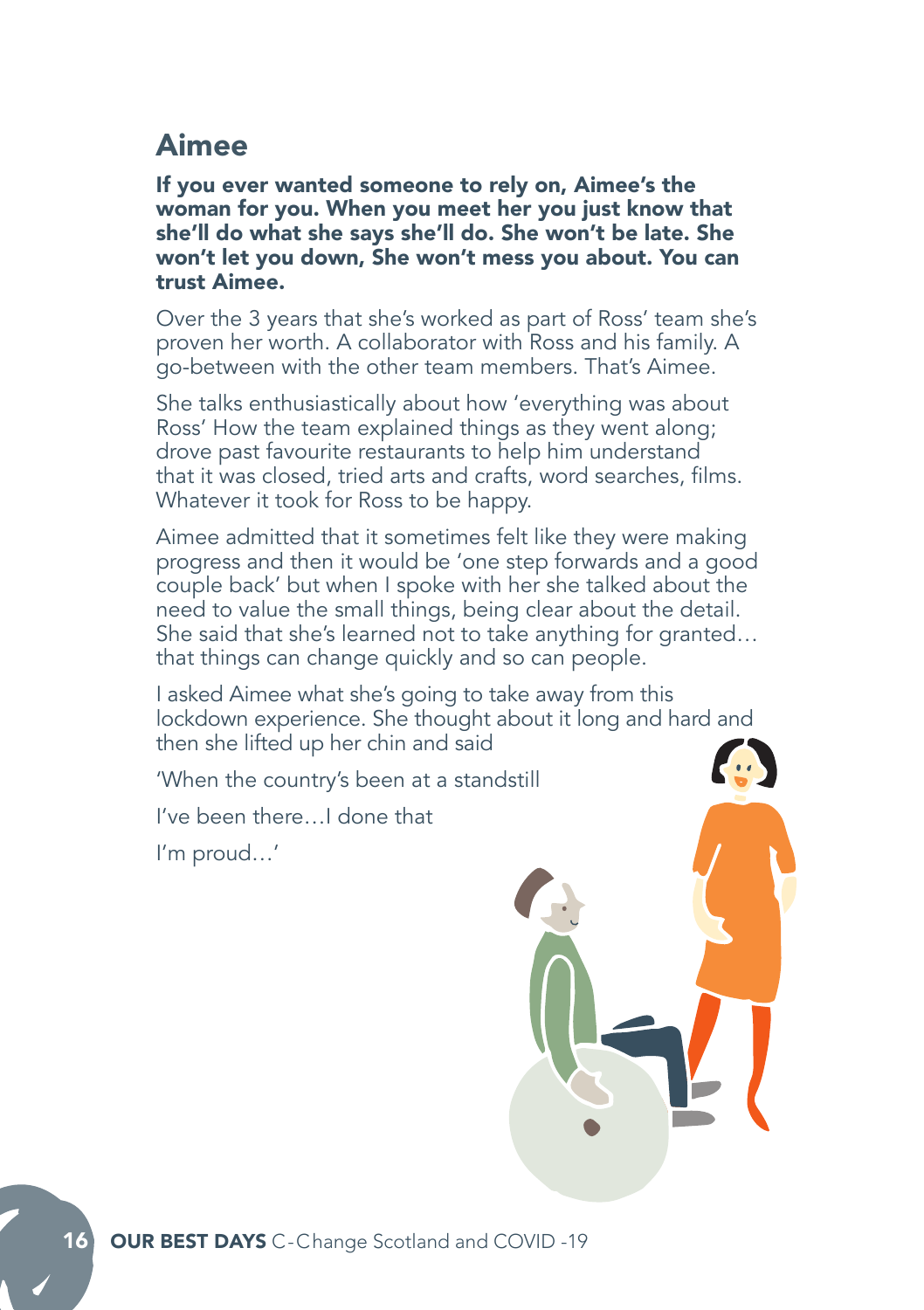# Cometh the hour, cometh the man

He wasn't a man you could rely on to make good choices for his life. That's not to say that he was always getting it wrong. Far from it. But he lived in the moment and he made his decisions that way.

He'd been struggling a bit with the restrictions that social distancing had placed on his life. To be 'locked down' for all these days threatened to cramp and constrain him. The great hole of history opened up and reminded him of more difficult times when being free had not always been an option. The difference in these days was that good people worked with this man. They explained and listened. They knew that he would make his own decisions in his own way. They deeply respected his right to choose and more than that, some of them even seemed to love him.

And so they kept faith in the man and they took each day as it came and everyone lived moment to moment.

One of the top spots in his week was a catch up and lunch with a friend. But he'd been worried. He hadn't been able to contact his friend for a good few weeks. At last, his friend made contact. He'd been in hospital but was home and eager to connect. Let's have lunch! Let's meet up! A choice was presented. A decision had to be made.

And the man stepped up…he told his friend about Government Guidelines and lockdowns and social distancing and he said No…or at least, Not yet…

It took courage for the man to decide…he missed his friend yet he understood that there was more at stake than lunch and a catch up.

It took courage for the good people around him to trust in their work and not try to tell him what to do.

Deep respect to those people.

Cometh the hour, cometh the man.

Deep respect to the man.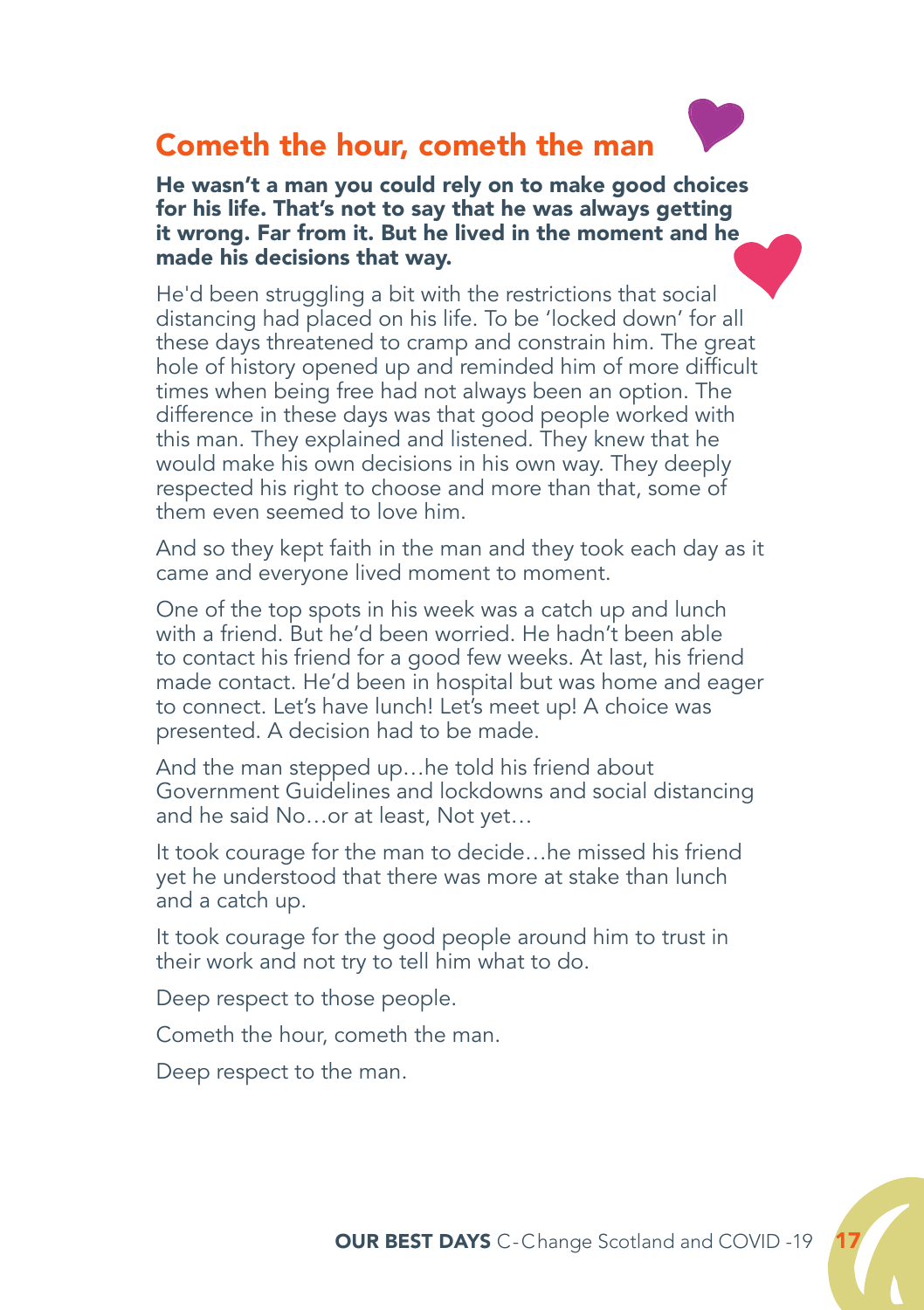# Jade and the pink palace

The young woman's house is a palace of pink where unicorns run wild and free. Crystals sparkle and shimmer on the windows. Walking through the door you feel that magic might happen and perhaps it has.

The harsh reality of the lockdown threatened to disturb this place. There were fears that the young woman would find it too difficult…would react badly. The worst thing was that she couldn't go out and she couldn't see her family. There were worries that the pink palace might turn into a prison.

She said that the lockdown was 'horrendous' but as we talked she described achievements and laughs and relationships that flourished. She talked about watching the news every night and how the scariness of the daily announcements about the virus was made less scary as people she knew and trusted, the people in her team, explained it to her and reassured her that she had this, they would be with her and it would be alright.

Things changed of course. Gym visits became craft days. Eating out became culinary adventures with a slow cooker. Meals were full of health and goodness. A holiday was planned far into the future…far enough away to feel that there was a good chance that it would happen and as the time passed, 2 dress sizes were dropped and new clothes were bought for the holiday. By the end of our conversation the lockdown had become 'horrendous but also a wee bit fabulous.'

All the time, the drip, drip, drip of safe and true information. The young woman was reassured and as the reassurance found a settled place in her, confidence grew.

She had this…they would be with her.

And they were. And she did.

And the magic worked…but it wasn't unicorns and crystals and the magic of pink.

A deeper magic was at work…trust, honesty, loyalty, belief and maybe a bit of love thrown into the mix.

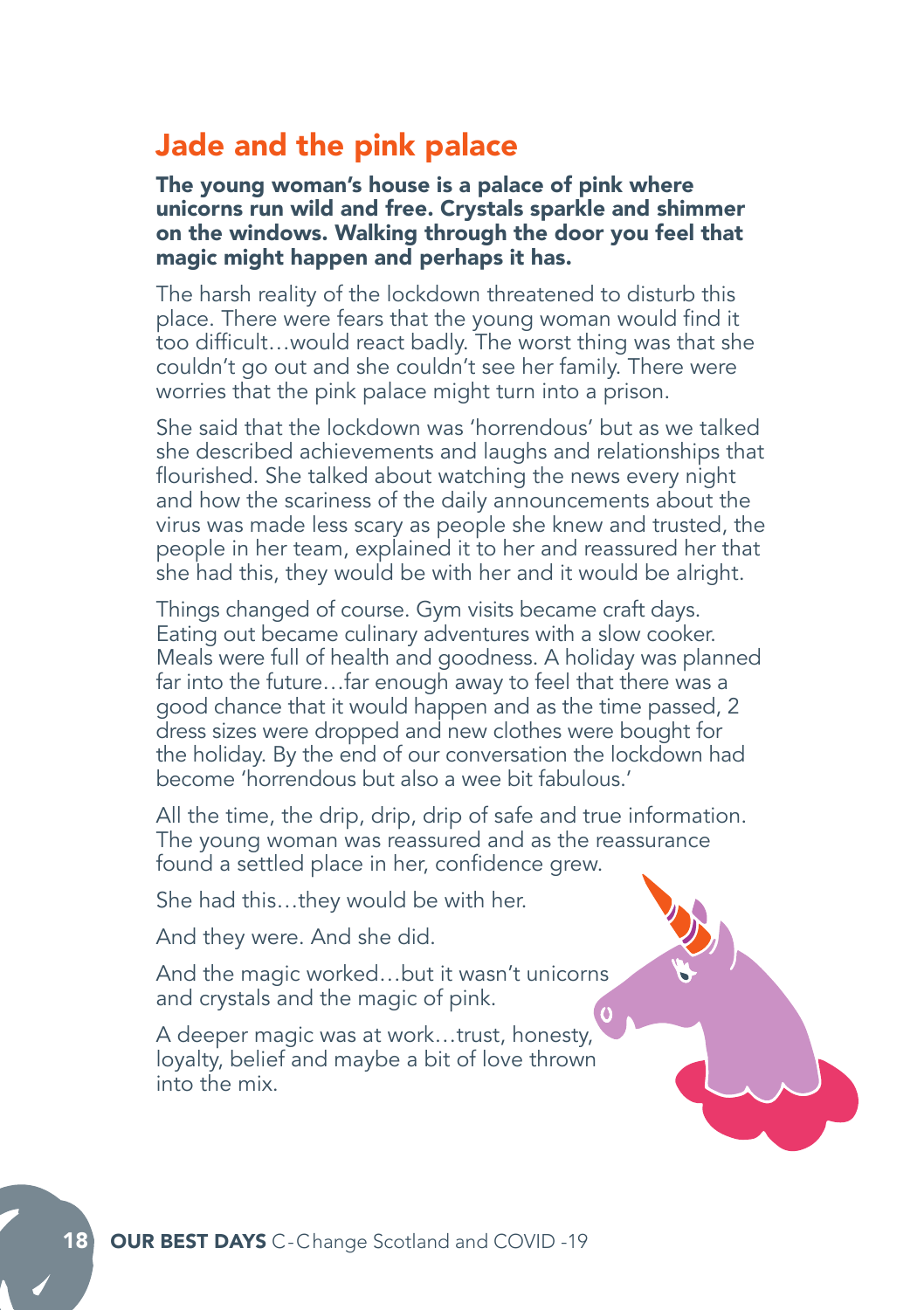# Mrs Laird's boy

Lockdown has been hard on her. She had to shield and couldn't do the job she loved. Her contact with the dear people she worked for was only through Facetime. She didn't love the technology but it was a way for her to keep in touch. Her husband was shielding too so the two of them rattled around in the house together, alternately supporting each other and driving the other mad. The only relief was walking the dog.

At least she hadn't had to worry about her boy. She had worried at the start. Would he cope? How would he be? Would it all be too much…too different? She had been through it all before with him. Incidents and accidents. And if it happened again she couldn't do anything about it because she was shielding. But not to worry, the team had got him through it before.

Turns out that she needn't have worried. The team around her lovely boy changed and adapted. They worked longer hours [in order to cut down on the comings and goings…so that they](https://relationshipsproject.org/)  could keep themselves and her boy safe. She knew that they could do it…they had done it before.

There was a time when Mrs Laird hardly knew who she was. Her life was with her husband and her son: her day to day was spent as her son's carer with all the love and turbulence that involved. The love never wavered but the turbulence wore her out. She's almost forgotten what it meant to Just. Be. His. Mum.

This team had changed that for her. They had made it possible for her to be his Mum. And it was happening again. In the midst of all this lockdown and COVID-19 they were making it possible for her to be the Mum of the grown up who was still her Boy.



**OUR BEST DAYS** C-Change Scotland and COVID-19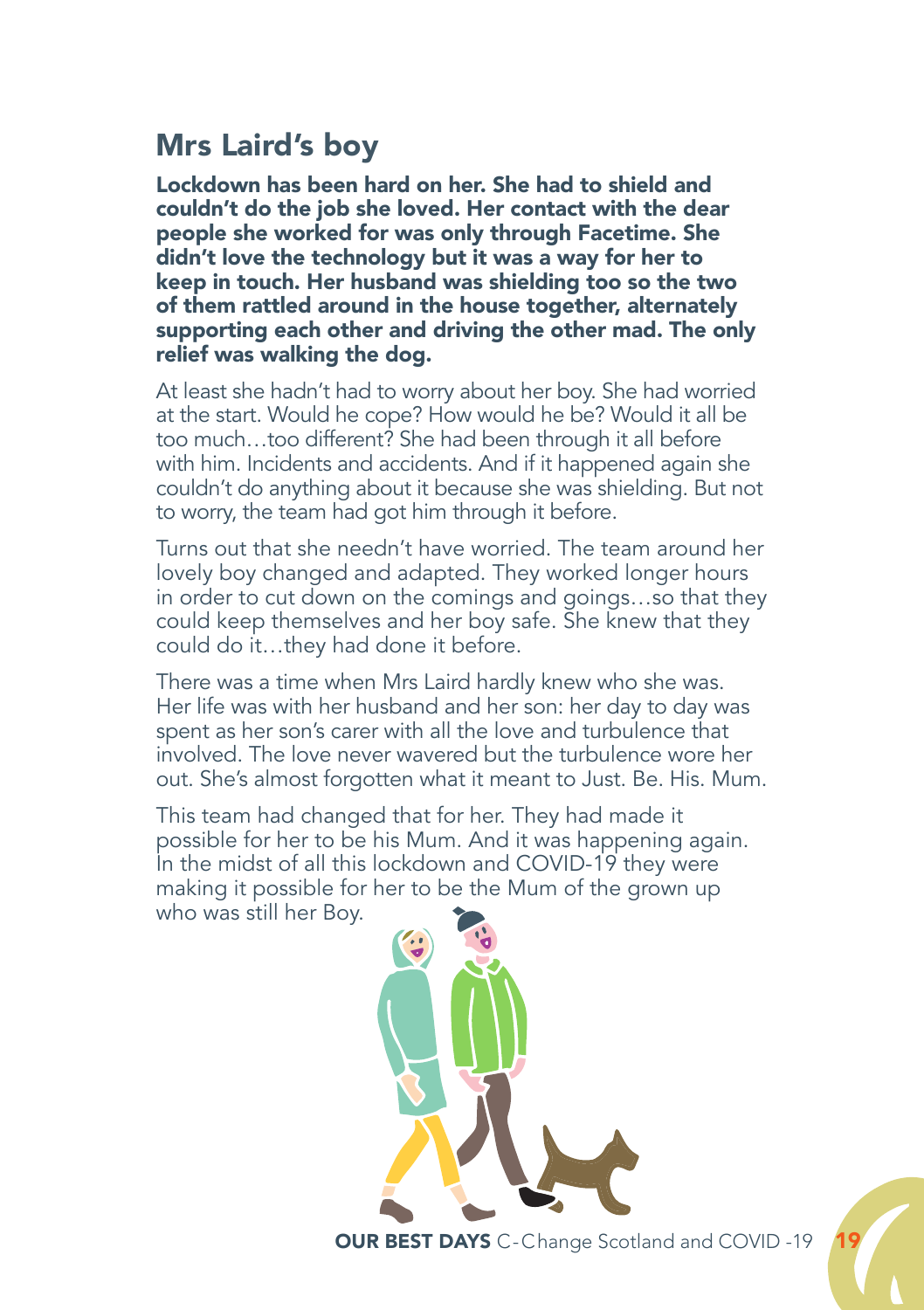# Margaret's story – in her own words

My story started around 5 weeks into the pandemic when I received a shielding letter. I was finishing my work on the morning of Friday 1st May and my husband picked me up and I noticed something was wrong!

Finding out that our beautiful furbaby, Sasha our dog, was rushed to the Emergency Vet suffering from recurrent seizures earlier that morning…My world collapsed.

Phone calls and updates as well as a multitude of prayers continued along with tears!

Saturday 2nd things looked promising however by 7pm she took a turn for the worse and we were asked to go up to say goodbye! We were told that only one person would be allowed in and this was devastating.

But for whatever reason the vet allowed us both to be with her for some time then we said our goodbyes....

Monday 4th I was due back to work. I received the shielding letter and a call from my GP explaining that I had to stay indoors. It was already a very emotional time and now this! I didn't think it could get any worse…but it did. A few days later I heard that a fellow team member had collapsed at work and was in a serious condition. He passed away the next day.

We used Zoom and met as a team. Through the video link I could see that everyone was devastated. Our priority was to keep everything as normal as possible for the person we worked for. I would have helped in a heartbeat but I was

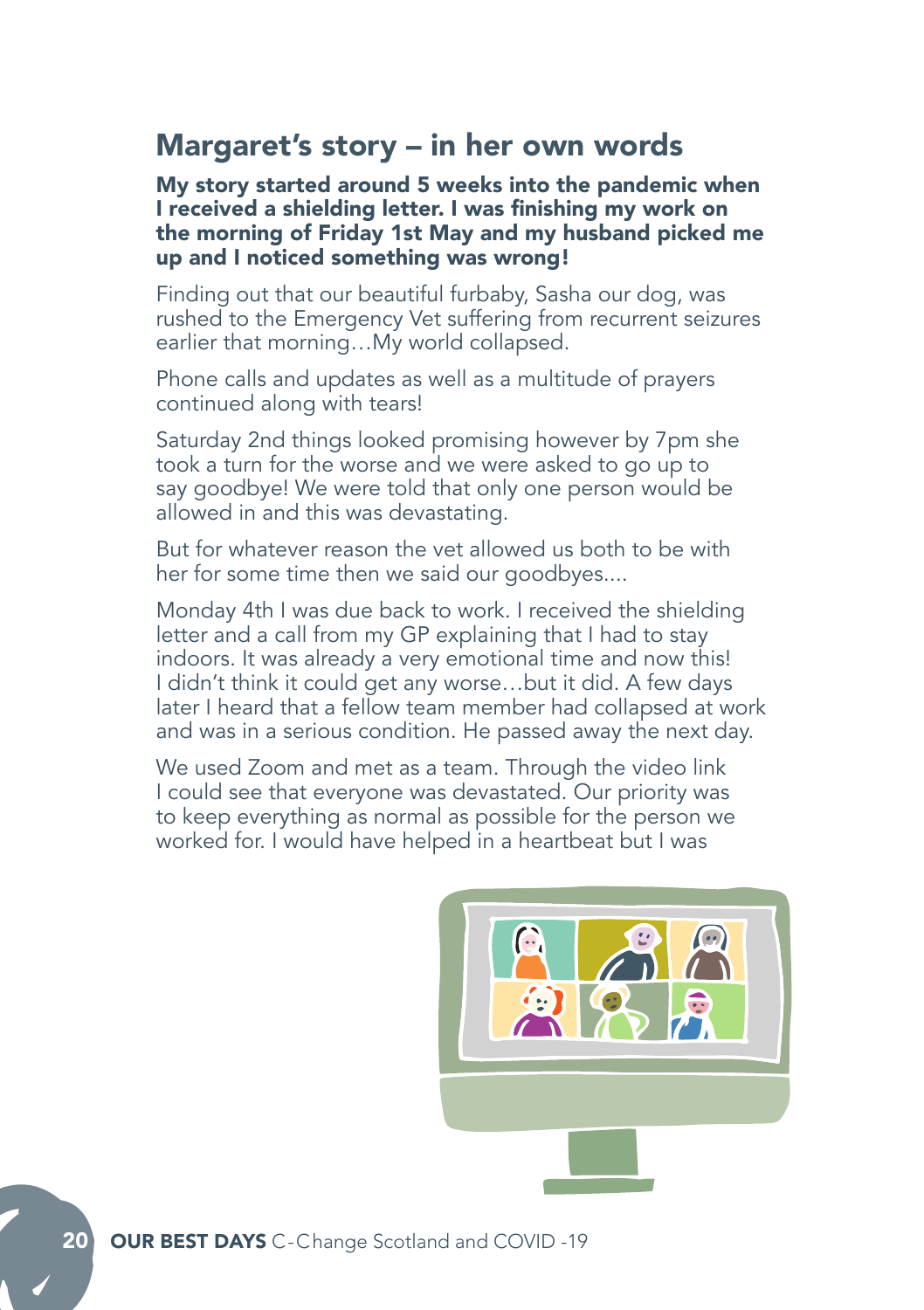reminded that my shielding meant that I just couldn't risk it. My frustration was high. I wanted to help but I just couldn't.

SOOOO...How to be helpful in these new circumstances, with the constant changes being thrown at me. I know my job. I know how to keep a team running smoothly…I'm straightforward and honest about the work we do. How could I do the same but do it differently?

I found myself being asked to join Microsoft Teams, Zoom meetings, Interviews and give feedback from my notes. I offered Peer support to new Personal Development Workers. I set up interviews and use outlook calendar to book new events for myself and the new Support Advisor and lately I've been doing the Quarterly Medication Audits for Glasgow.

So yes…BIG changes in my Story...

What next? Well I'll return to work with the team on the 2nd August covering heaps of annual leave as my fellow team mates deserve a break.

For me? Well I need to get used to being around people outside my own household...Zoom and Teams Video have been great. I have enjoyed learning and can use the skills I've developed to help out if needed again. It's a far cry from being a Personal Development Worker with daily routines, cooking, cleaning and personal care as well as following a strict COVID-19 regime.

But... I miss that personal touch, it's the bit I signed up for as a Direct Support Worker.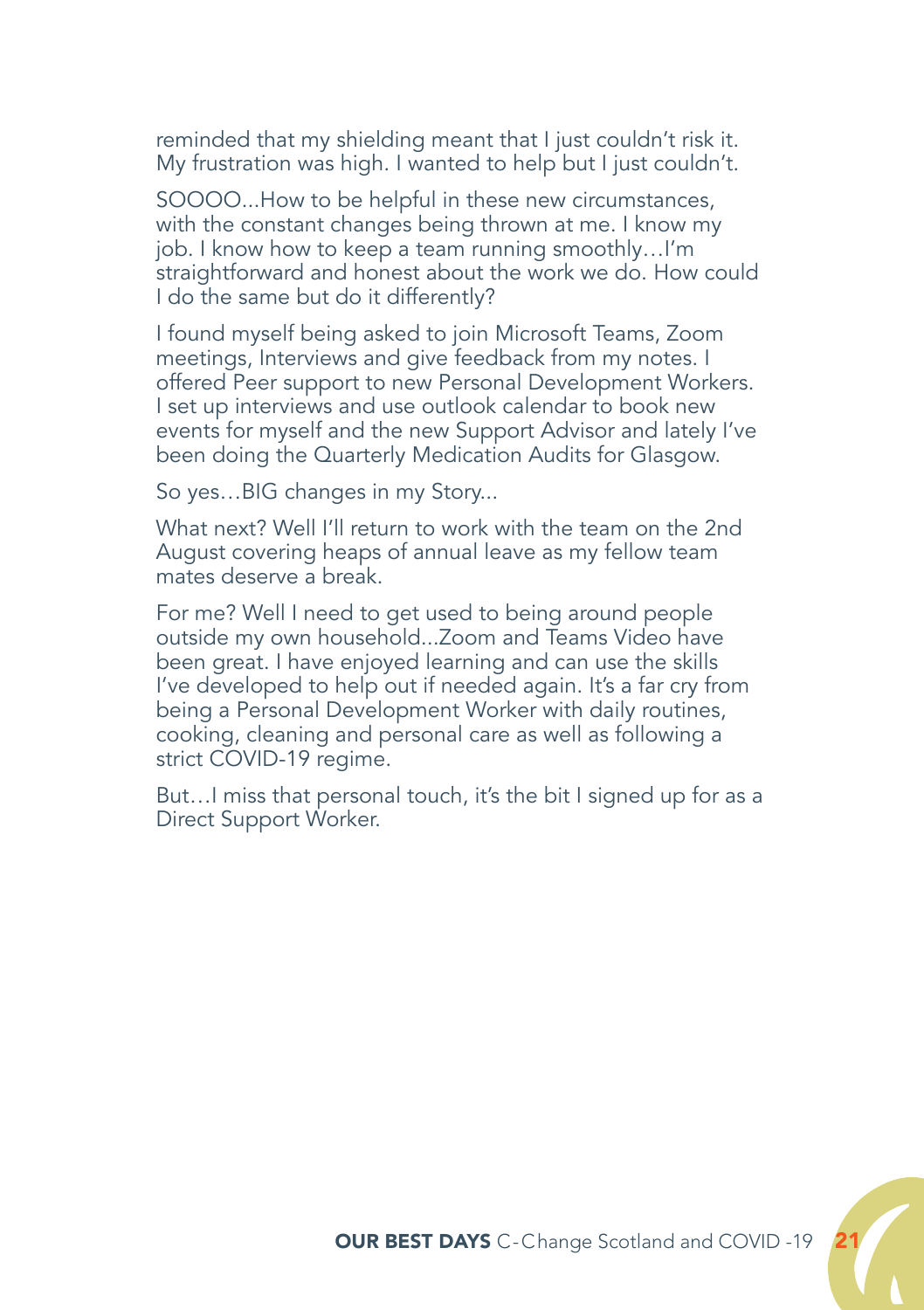# Heart, mind and soul by Mole Chapman

I'd literally finished my PhD corrections when the lockdown came! The first glimpse of freedom in years... We were planning a trip to Florence which was cancelled. I went back to work... a few days later I was ill, COVID presumably! The story gets a bit foggy... but I remember a conversation early April about colleagues struggling with the implications of deaths in care institutions and disabled friends receiving DNR letter through the post.

Having explored the lack of voice of Disabled people in research, which meant they were practically silenced in matters of global concern, the state of the nation wasn't too surprising. Sadly, I didn't want proof that my ideas were spot on. When you've spent 6 years delving into the dark side, you'd rather turn to the light!

A large part of the research work was turning the life within an organisation into a story. Once written, the tale provided a text from which ideas appeared, these were then linked to theory. I watched and recorded the goings on of an organisation providing support for people defined as needing help. It was important for the research that workers were so familiar with matters of disability they had become unremarkable, because research suggests that experience trumps stereotypes when it comes to bias.

My exploration of a disability-positive culture was unsurprisingly a good news story. It seems that support provided to disabled people in ways that keep their needs, wants and wishes central to every decision, requires a way of accounting that is highly unusual. In simple terms the 'clients' hold most of the money, their budget, and paid the organisation a percentage. This critically means that the money is never lumped together to be divided, but is spent by each individual according to choice, preference and with a long-term goal in mind. This system of money flow has an informal name, I called it a pot structure!!

When the pandemic struck things went remarkably well it seems for the people supported by the organisation. As their homes were in localities they went on receiving help in lockdown similarly to usual. Workers found ways to bring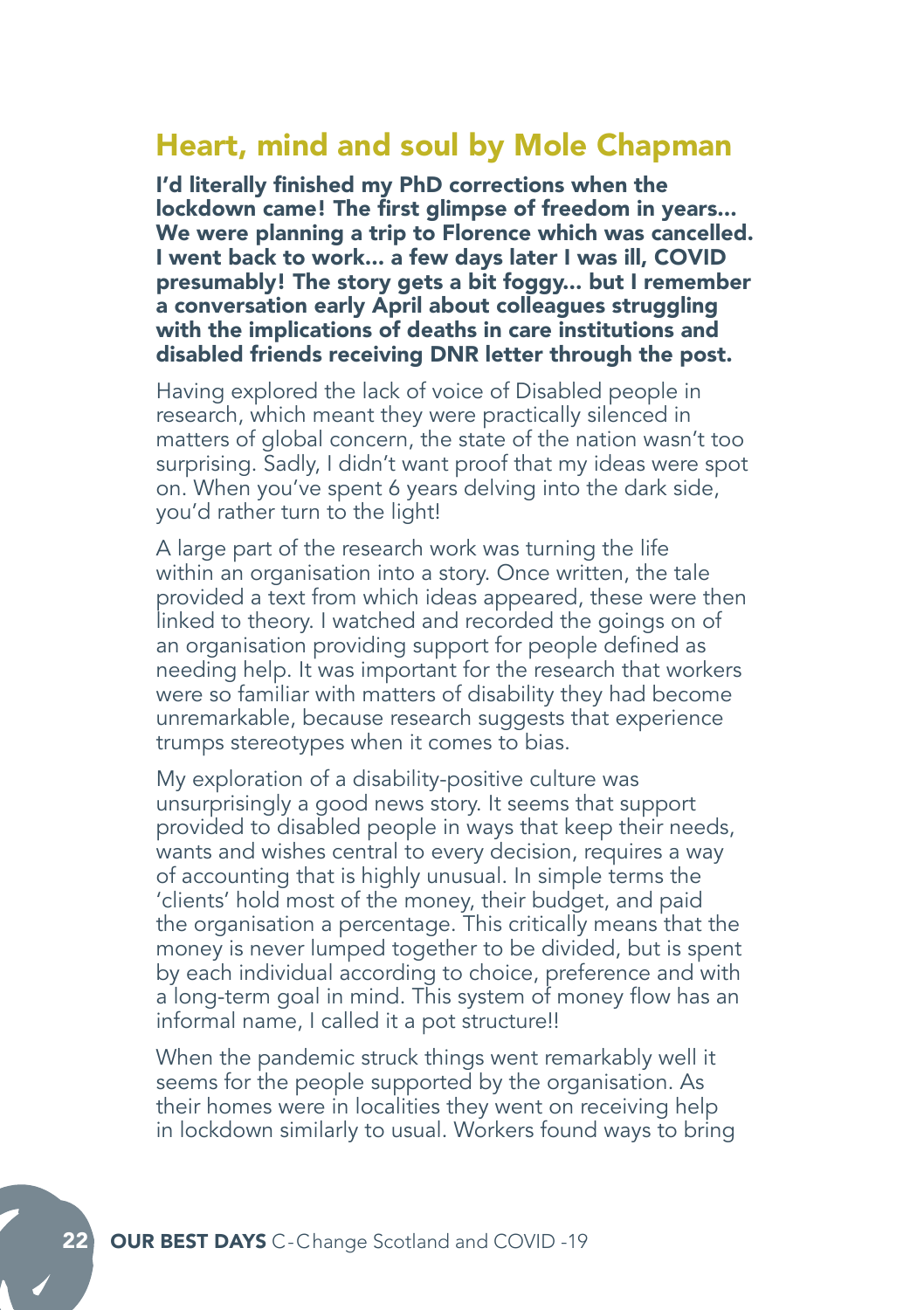in what was wanted and what was needed. Not surprisingly there was a surge in the use of technology, and creativity was needed to help people feel as connected as possible by putting time into new ways of staying in touch.

Months on there have been no fatal cases, although a couple of people have tested positive. Compared to the national picture, where two thirds of deaths have been linked to 'an underlying health condition', the result is amazing. It seems that treating people with respect, dignity and compassion not only keeps them safe and well, long-term it's positively life enhancing. Go figure! Reality does mirror the felled forests of well-being literature.

Doing things in ways that counter old orders can unlock a little happiness it seems. As long as we can keep new ways of seeing things in our vision. Slow thinking is hard, it requires energy, you can't counter existing orthodoxy lightly. In addition, well-being doesn't ensure health, it makes it more likely ... however, importantly, sufficiently more likely to avoid Human Rights abuse.

The cost, I hear you ask, the same as institutional living to begin with …years on, possibly far less, and sometimes nothing. That's right = some people are so well supported, in time they regain the strength to run their own life with relationships in place we all rely on.

Life affirming seems to be the minimum, the bottom line, the healthiest of all options.



**OUR BEST DAYS** C-Change Scotland and COVID-19